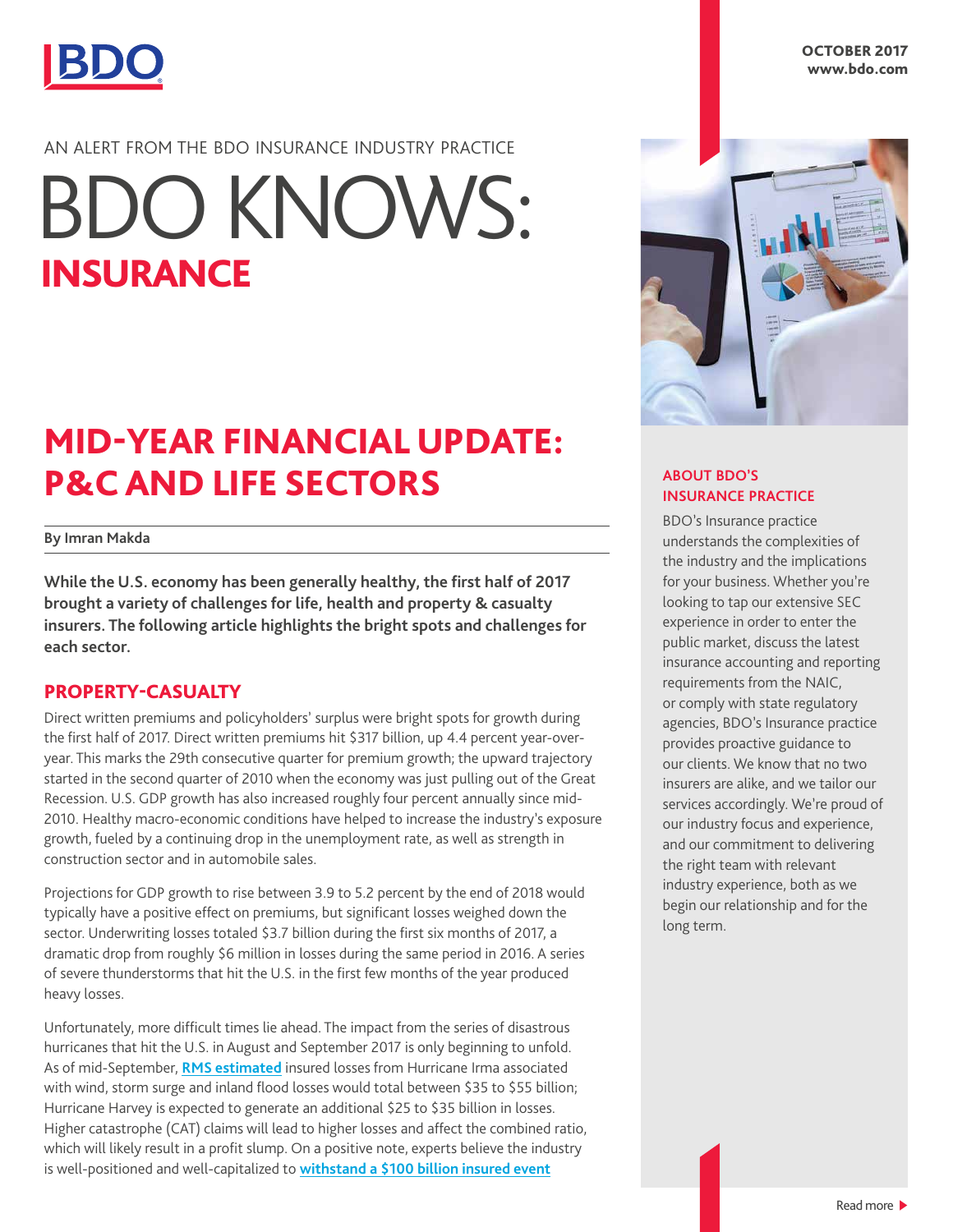thanks to continuing inflows in catastrophe bonds and other alternative sources of industry capital in recent years. Prior to 2017, the industry enjoyed relatively mild hurricane seasons and low catastrophic losses for several years. As a result, the direct underwriters and reinsurers were able to further strengthen their balance sheets and surplus positions.

The annualized return on average equity (ROE) was 4.5 percent for the first half of the year, down from 6.5 percent in 2016. This drop was a direct result of increases in loss ratios (1.6 percent) and combined ratios (0.9 percent) during the first half of 2017. Policyholders' surplus increased slightly since the end of 2016 from \$712.1 billion to \$723 billion.

#### LIFE INSURANCE

Direct premiums and annuity considerations grew a mere 0.3 percent during the first half of 2017, standing in stark contrast to the 2.7 percent growth during the same period last year. In July, S&P Global Market Intelligence projected that direct premiums and considerations would decline 1.2 percent on a full-year basis in 2017, compared with 0.1 percent growth for the year in 2016.

A deeper look reveals strength in group annuity, group accident and health and group life business, while ordinary individual annuity and other accident and health products showed considerable weakness. Group annuity considerations were up 6.4 percent, offering one area of strength for the sector. Meanwhile, ordinary individual annuity considerations were a weak point, dropping 7.7 percent, the largest decline the industry experienced during a second quarter in the last five years.

The Trump administration's intentions for the Department of Labor's Fiduciary Rule contributed to weak sales for certain types of annuities this year and is expected to continue to decline for the remainder of the year. Millennials' interest in ordinary and term life insurance has been low and premiums continue to decline year-over-year.

Low bond yields have been one of the biggest problems affecting life insurers for the past several years. With the sector's profitability highly sensitive to interest rate changes, an increase in bond yields would provide much-needed relief to insurers struggling to maintain margins.

Despite these challenges, the life insurance sector showed dramatic improvement in net income year-over-year, totaling \$22.1 billion for the first six months, compared with \$1 billion in 2016. ROE was 11.5 percent, compared with 0.6 percent last year. Results were heavily influenced by a low increase in reserves and transfers.

#### **HEALTHCARE**

The first half of 2017 brought healthy top-line and bottomline growth to the healthcare insurance sector. Direct written premiums increased 5.7 percent over the same period last year, and total members increased by 8.1 million. The expense ratio dropped during the first six months of the year, while the claims ratio remained steady, resulting in a net income increase of \$11 billion year-over-year.

The big five for-profit insurers—Aetna, Anthem, Cigna, Humana and UnitedHealth Group—traditionally generate the lion's share of profits, collecting \$8.4 billion in net earnings during the sixmonth period, the largest amount since the Affordable Care Act (ACA) exchanges went live in 2014. Most of the larger carriers had previously announced their decision to pull out of the ACA market. As such, the continuing regulatory and financial woes affecting the ACA market did not significantly impact their earnings. The suspension of the ACA's health insurance industry fee for 2017 also created a temporary windfall for the industry.

One highlight for the sector: Medicare Advantage underwriting profitability soared 279 percent in 2016. Insurers are benefiting from younger, healthier retirees, improvements in managing enrollees' health and securing more favorable contracts with providers. Medicaid, on the other hand, has been more challenging primarily because new Medicaid expansion enrollees have had more health issues. The picture is expected to improve as consumers gain more consistent access to better care.

Uncertainty around the ACA and threats to stop the cost-sharing reduction payments that help cover low-income enrollees are projected to drive up premiums in the coming year. **[Kaiser Family](http://www.kff.org/health-reform/issue-brief/an-early-look-at-2018-premium-changes-and-insurer-participation-on-aca-exchanges/)  [Foundation](http://www.kff.org/health-reform/issue-brief/an-early-look-at-2018-premium-changes-and-insurer-participation-on-aca-exchanges/)** reported that healthcare insurers in 15 of 21 major U.S. cities where ACA plan rate filings are publicly available for socalled silver plans expect to hike their premiums by double digits in 2018.



*Imran Makda is a partner and national leader in BDO's Insurance practice. He can be reached at [imakda@bdo.com](mailto:?subject=).*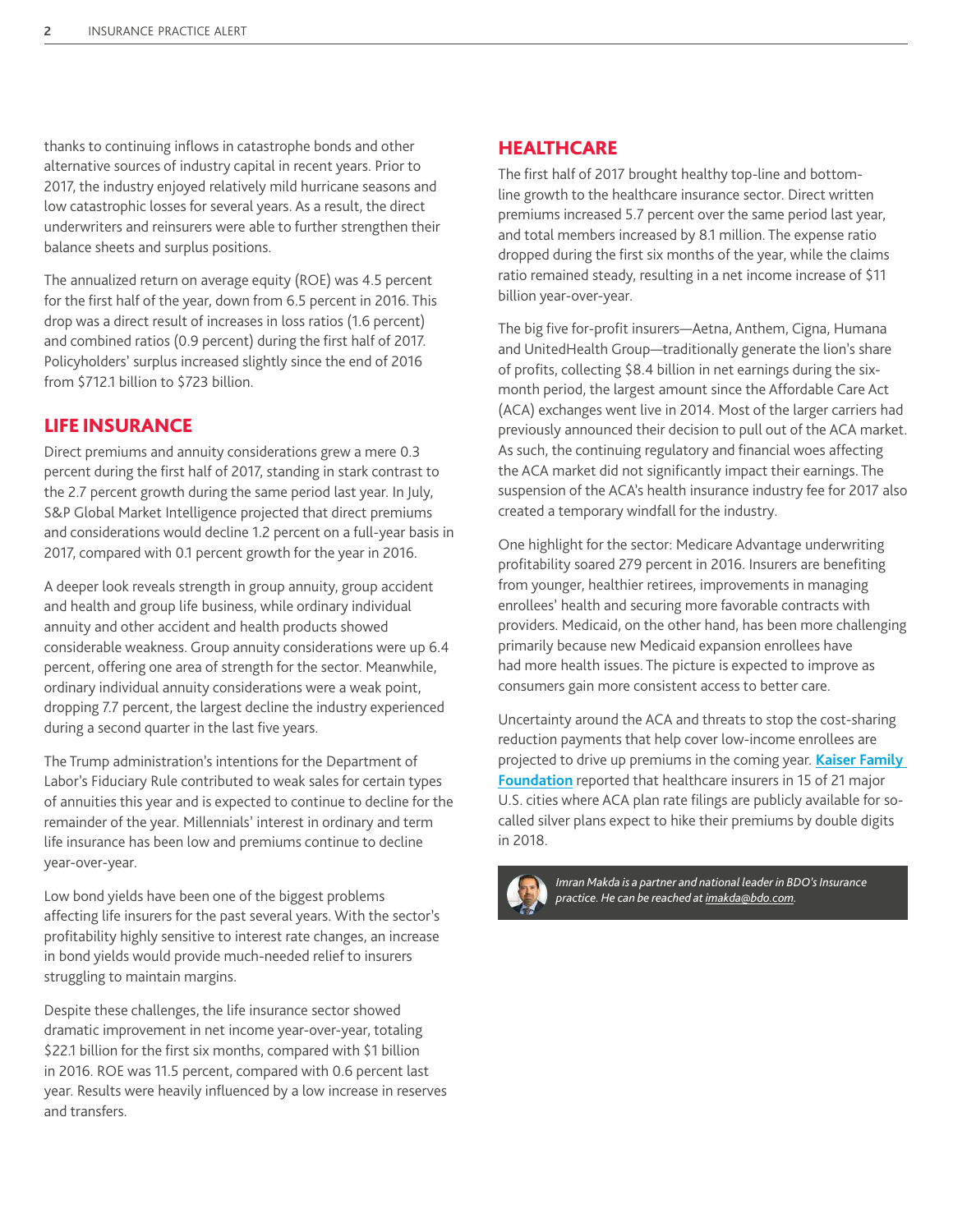### HOW DO I GET MORE INFORMATION?

For more information, please contact:

**CHRIS BARD** Partner and Specialized Tax Services R&D Practice Leader 310-557-7525 / cbard@bdo.com

**CARL BARKSON** Tax Managing Partner 614-802-3482 / cbarkson@bdo.com

**DOUG BEKKER** Tax Partner / Grand Rapids 616-776-3685 / dbekker@bdo.com

**PHIL FORRET** Assurance Partner / Dallas 214-665-0769 / pforret@bdo.com

**CARLA FREEMAN** Assurance Partner / Los Angeles 310-557-8247 / cfreeman@bdo.com **BRENT HORAK** Assurance Partner / Dallas 214-665-0661 / bhorak@bdo.com

**TIMOTHY KOVEL** Sr. Tax Director / New York 631-927-1005 / tkovel@bdo.com

**ALBERT LOPEZ** Partner and Regional Business Line Leader / Miami 305-420-8008 / alopez@bdo.com

**IMRAN MAKDA** Assurance Partner and Insurance Practice Leader / New York 212-885-8461 / imakda@bdo.com

**BARB WOLTJER** Assurance Partner and Insurance Practice Leader / Grand Rapids 616-802-3368 / bwoltjer@bdo.com

#### **ABOUT BDO USA**

BDO is the brand name for BDO USA, LLP, a U.S. professional services firm providing assurance, tax, and advisory services to a wide range of publicly traded and privately held companies. For more than 100 years, BDO has provided quality service through the active involvement of experienced and committed professionals. The firm serves clients through more than 60 offices and over 550 independent alliance firm locations nationwide. As an independent Member Firm of BDO International Limited, BDO serves multinational clients through a global network of 67,700 people working out of 1,400 offices across 158 countries.

BDO USA, LLP, a Delaware limited liability partnership, is the U.S. member of BDO International Limited, a UK company limited by guarantee, and forms part of the international BDO network of independent member firms. BDO is the brand name for the BDO network and for each of the BDO Member Firms. For more information please visit: www.bdo.com.

Material discussed is meant to provide general information and should not be acted on without professional advice tailored to your firm's individual needs.

© 2017 BDO USA, LLP. All rights reserved.